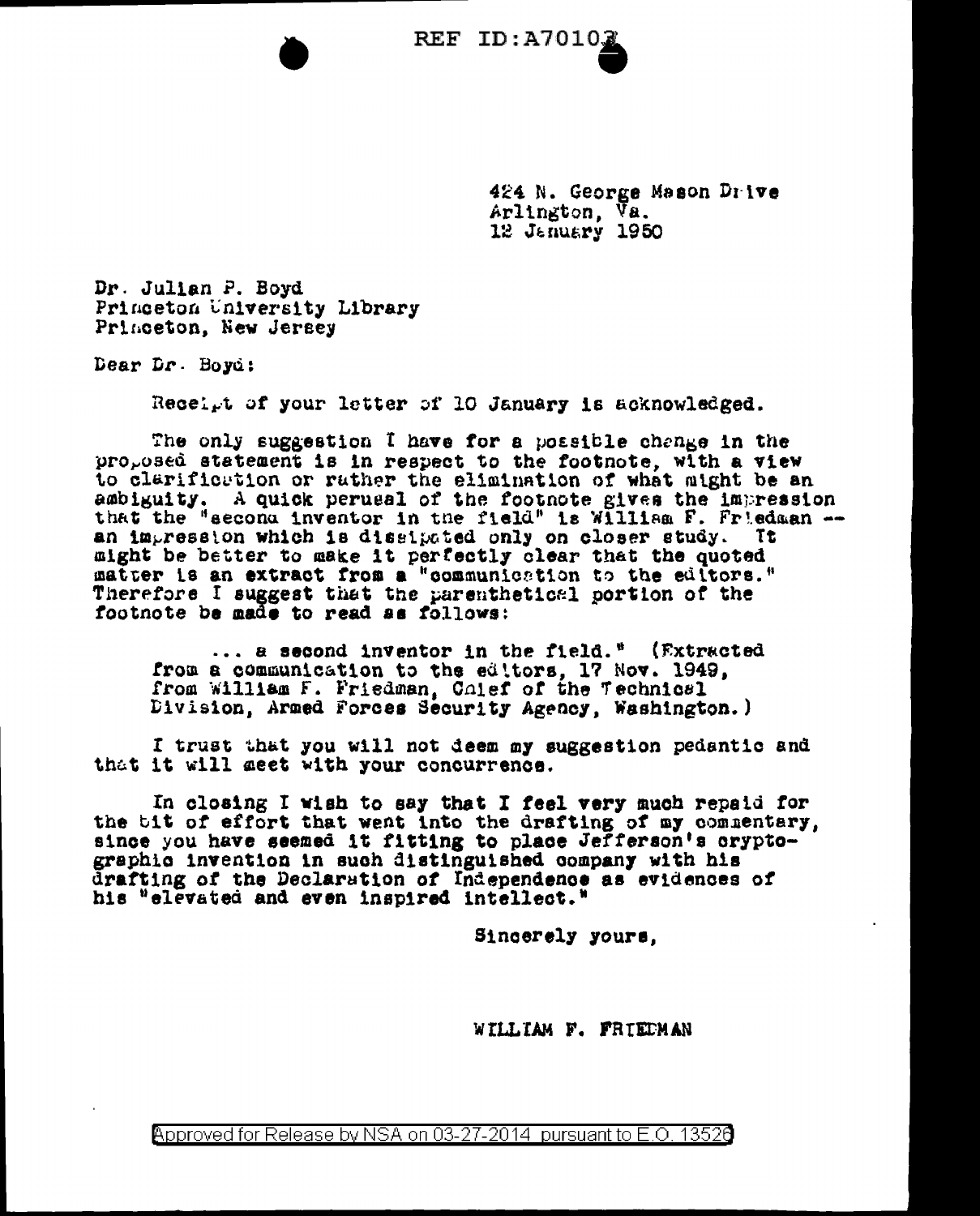

424 N. George Mason Drive Arlington, Va. 5 January 1950

Dr. Julian P. Boyd Princeton University Library Princeton, New Jersey

Dear Dr. Boyd:

Receipt of your letter of 27 December 1949 is acknowledged.

It is not often that a man receives an apology which is so flattering in nature that he is truly glad to find himself in a situation calling for one! Under the circumstances asoribed in explanation of the delay in replying to my letter of 17 November, I am glad to share some of the responsibility therefor. I hardly expected that my commentary would meet with such approval and appreciation as you indicate.

I have, of course, no objection at all to your referring to my commentary in the Introduction to Volume 1. Indeed, I am more than pleased that you find it of sufficient interest and merit to mention it in what must be a very much attenuated birdseye view of the whole project.

As to my title, although the general nature of my position has not changed in many years, the title of office has gone through a good many metamorphoses. Currently, I am Chief of the Technical Division, Armed Forces Security Agency. It would be proper to employ, if you wish, the title "Colonel" although I received my honorable discharge from active service way back in early 1941. I am on the honorary retired officers list.

If you have no objection. I would like to have the opportunity to review your proposed mention of my commentary, in passim. in the Introduction. I might add that I found it desirable to request permission from higher authority to prepare the commentary -- "security considerations, and all that sort of thing, you know." I as supposed to keep entirely out of print and to have a real passion for anonymity!

Thank you for your courteous invitation to visit the Library and to spend a few minutes with you. But I don't get around much these days. I'm hoping that this will not be the case for long, however, and that I can some day make up for several years of a somewhat vegetative mobility.

Thanking you for your very nice letter. I am

Sincerely yours,

WILLIAM F. FRIEDMAN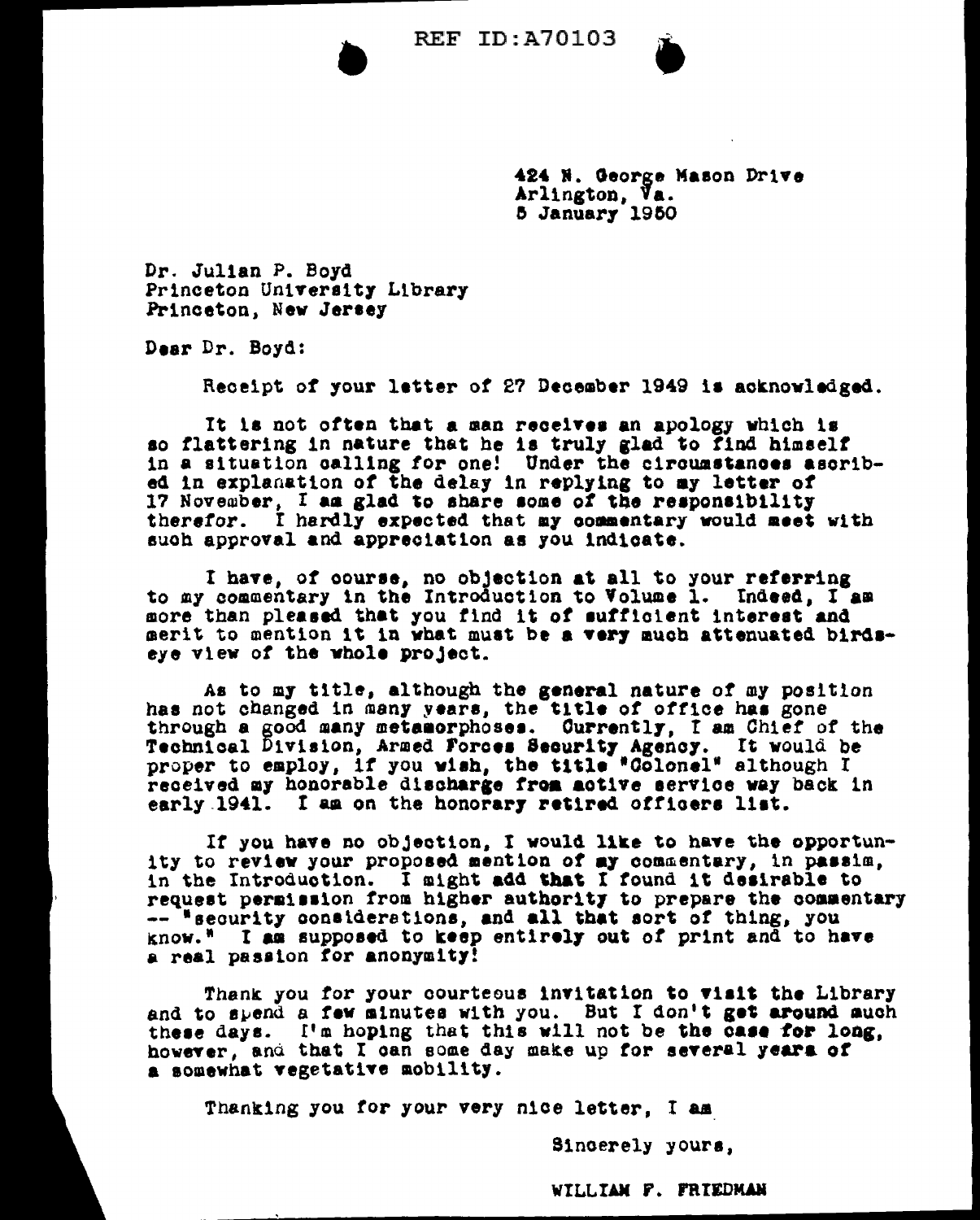N

424 N. George Mason Dr. Arlington, Va. 14 November 1949

Dr. Julian P. Boyd Princeton University Library Princeton, New Jersey

Dear Dr. Boyd:

A couple of years have passed since our exchange of letters on the subject of my preparing a brief commentary on Jefferson's "Wheel Cypher."

In your last letter, dated 11 September 1947, you indigated that it would be several years before you reach the volumes in which the cipher documents will be published. Although I felt that there was no urgency in the preparation of my commentary, I nevertheless at once set<br>myself to writing the piece. In the course of doing so,<br>two things happened. First, some questions arose as to the<br>exact dates of conception of the identical device American inventors other than Jefferson. Since the gentlemen in question were both old friends of mine, and still among the living, I wrote to them, thus obtaining valuable, authentic data which were incorporated in my account. Not only that, but I then sent the draft of my commentary to both of them and profited by their review thereof.

The next thing that happened, soon after completing the piece, was that I had a siege of illness which made any "extra-curricular" activity a burden, so I put the piece aside. Now that I am recovering, I dug it out the other day and an enclosing it herewith, for your scrutiny.

I know that you wish to limit the commentary to five<br>hundred words, preferably less. I fear I have failed rather badly in my attempt to stay within the limit set, and suggest that you may be in a better position to tailor the piece to your needs than an I. However, if you prefer that I do the trimming, please do not hesitate to return it and I will try my best.

I am planning to write a complete story of this device for Douglass Adair, in connection with a much longer article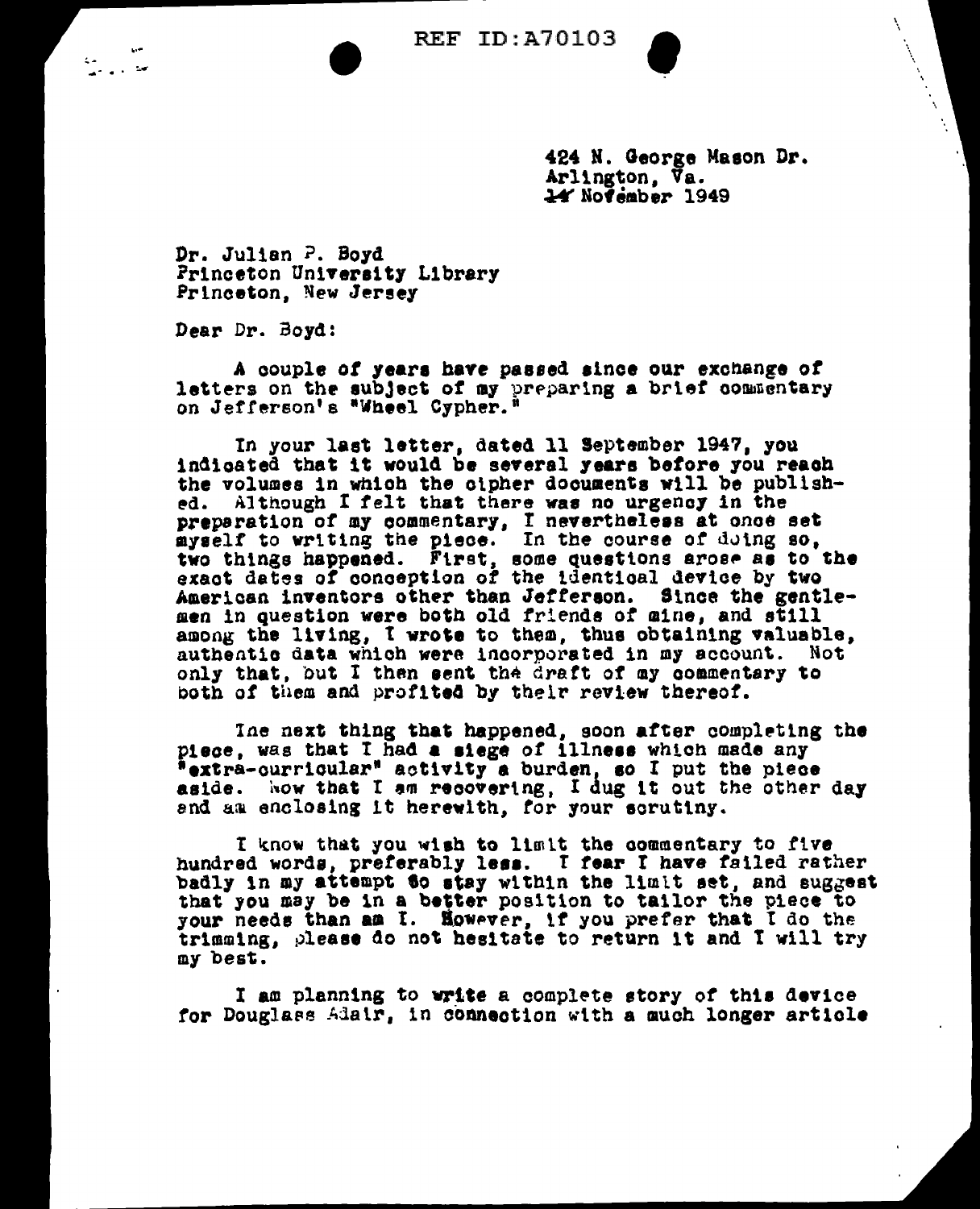



## Letter to Dr. Julian P. Boyd

14 November 1949

for the William and Mary Quarterly. It was very good of you to suggest to Dr. Adair that he propose to me the preparation of an article on ciphers of the period ca. 1800, for the Quarterly and I am about to embark on that piece.<br>It should be interesting to write; I hope it will also be interesting to read.

With cordial greetings. I am

Sincerely yours.

Encl.

WILLIAM F. FRIEDMAN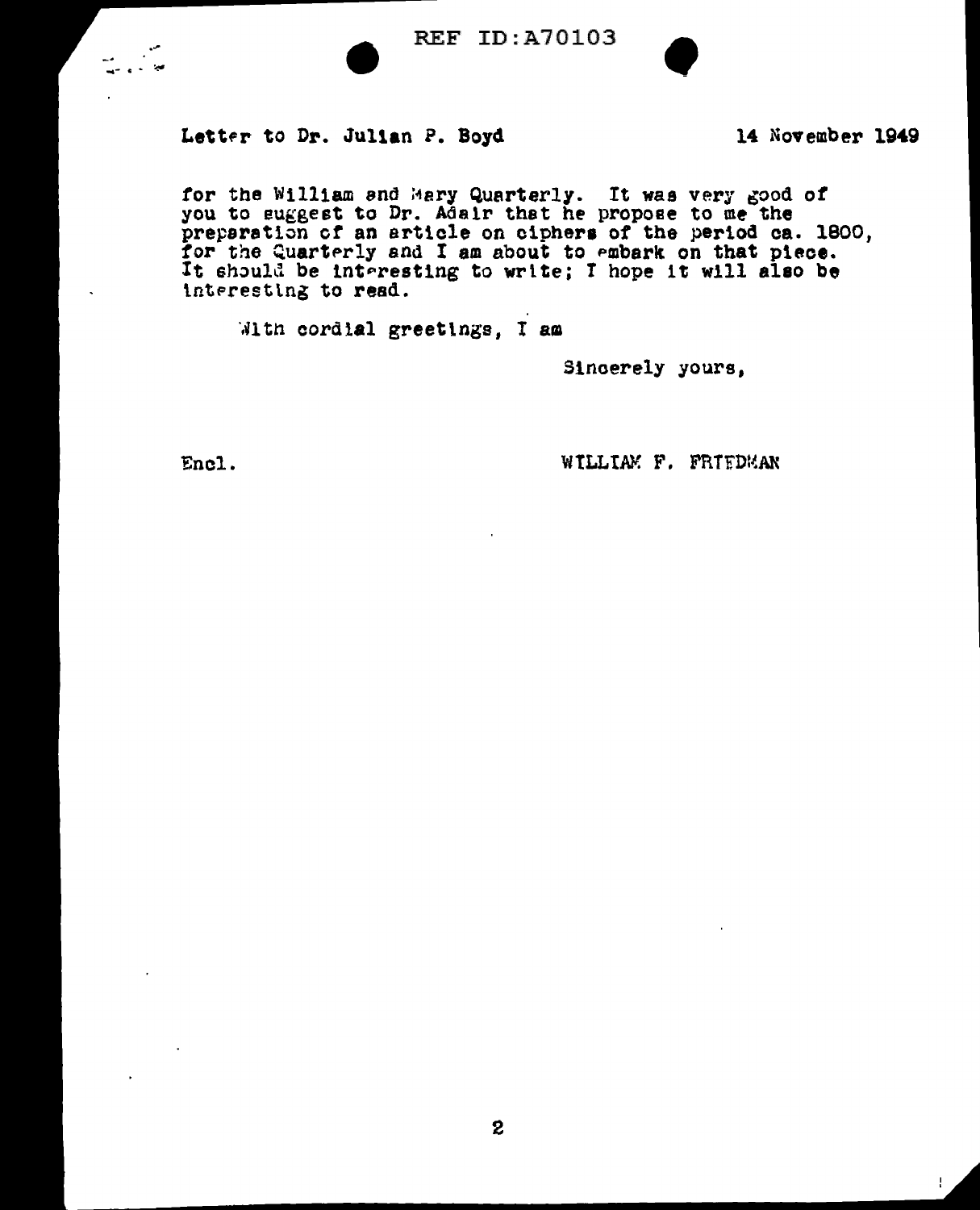**REF ID: A70103** 

## Commentary on Jefferson's \*Wheel Croher\*

Jefferson's invention of the Wheel Cypher represents a contribution to cryptogrs, his science so far in advance of his time that at least a century had to elapse before a similar invention was independently made by a second in\_ ventor in the field. The ascertainable facts are useful in assessing Jefferson's ingenuity and perspicacity as a theoretical as well as a practical cryptographer.

Lacking specific information as to the genesis of his invention, we can only offer surmises. That Jefferson found numerous occasions for employing cryptography in his official correspondence, particularly when he was in France, is abundantly clear. In those days there were in general usage only about a half dozen methods of secret communication. In addition to their technical vulnerability, which he probably ascertained for hisself either by speculation or by experimentation, Jefferson undoubtedly found such methods very cumbersome and tedious in practice. It appears logical, therefore, that a man endowed with a flair for invention would exercise his imaginative faculties in a search for better methods. It is probable that the Wheel Cypher came to him in a single brilliant flash of imagination and in a complately visualized embodiment, for the underlying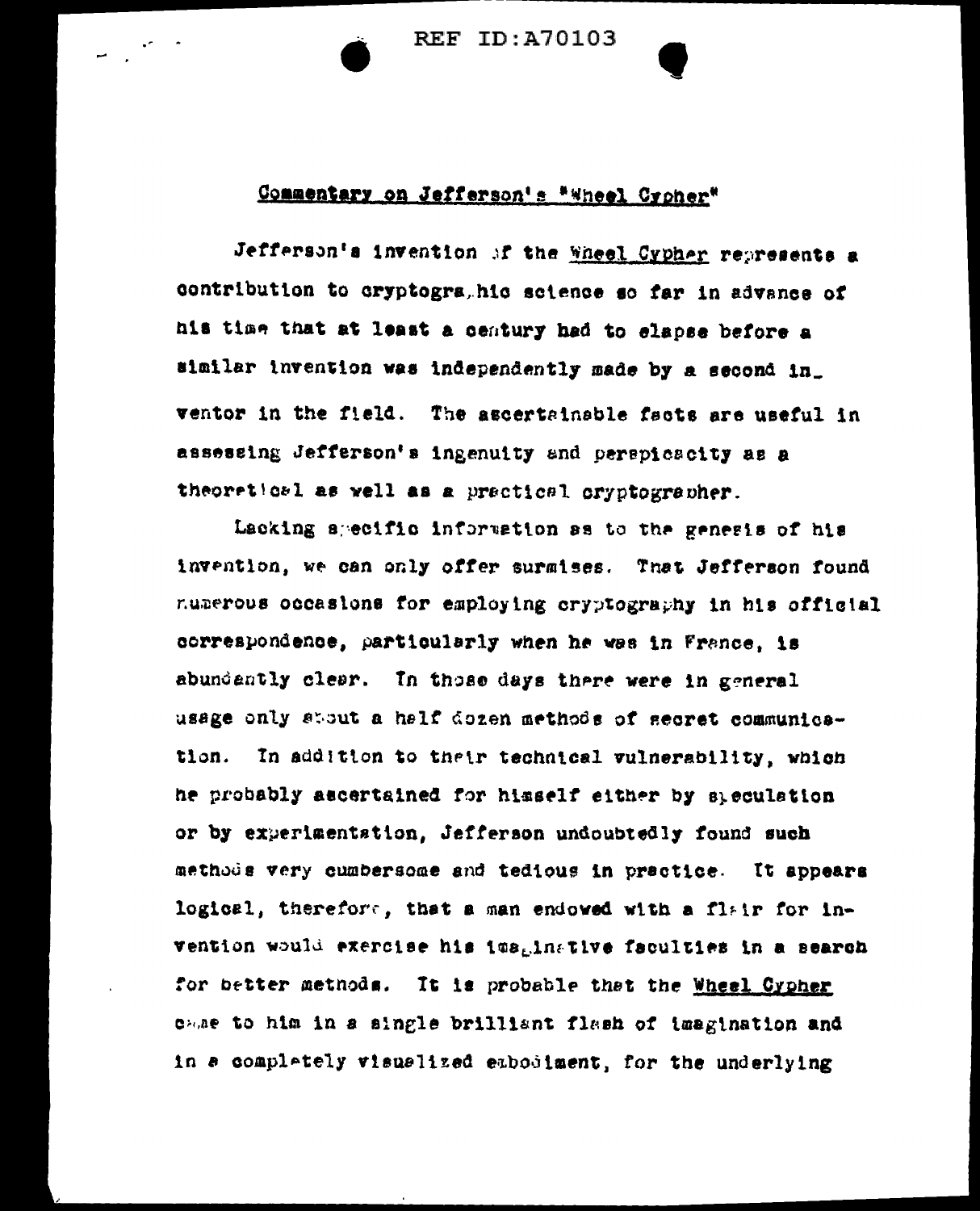eryptographic principles are by no means obvious or such as would emerge gradually and naturally from working with the usual two sliding alphabets or with tables of alphabets guch as those comprising the so-called Vigenere Square. Nevertheless. Jefferson's first description of his proposed device gives clear evidence of improving the invention as he was describing it. A second description, also found in his Japers, is merely a clean copy of the first. It would be highly interesting to know whether Jefferson ever constructed or used the device; out on these points, too, the record is a complete blank.

The very earliest published description of a device almost identical with the one Jefferson proposed is found in a book<sup>1</sup> written by a French crygtographer, Commandant Bazeries, almost exactly a century after Jefferson wrote his description. Bazeries gives a rather detailed account of the events leading to his invention of le cryptographe dylindrique. It is quite certain that he could not have known of Jefferson's invention and it is equally certain that there was nothing in oryptogrs, aic literature which might have suggested the same basic ideas to both inventors. Not only are the cryptographe cylindrique and the Wheel Cypher identical in principle but also they are similar in their respective physical embodiments end instructions for usage. Put Jefferson's device was more

Les Chiffres Secrets Devoiles. Paris, 1901, pp. 250-261.  $\mathbf{1}$ .

2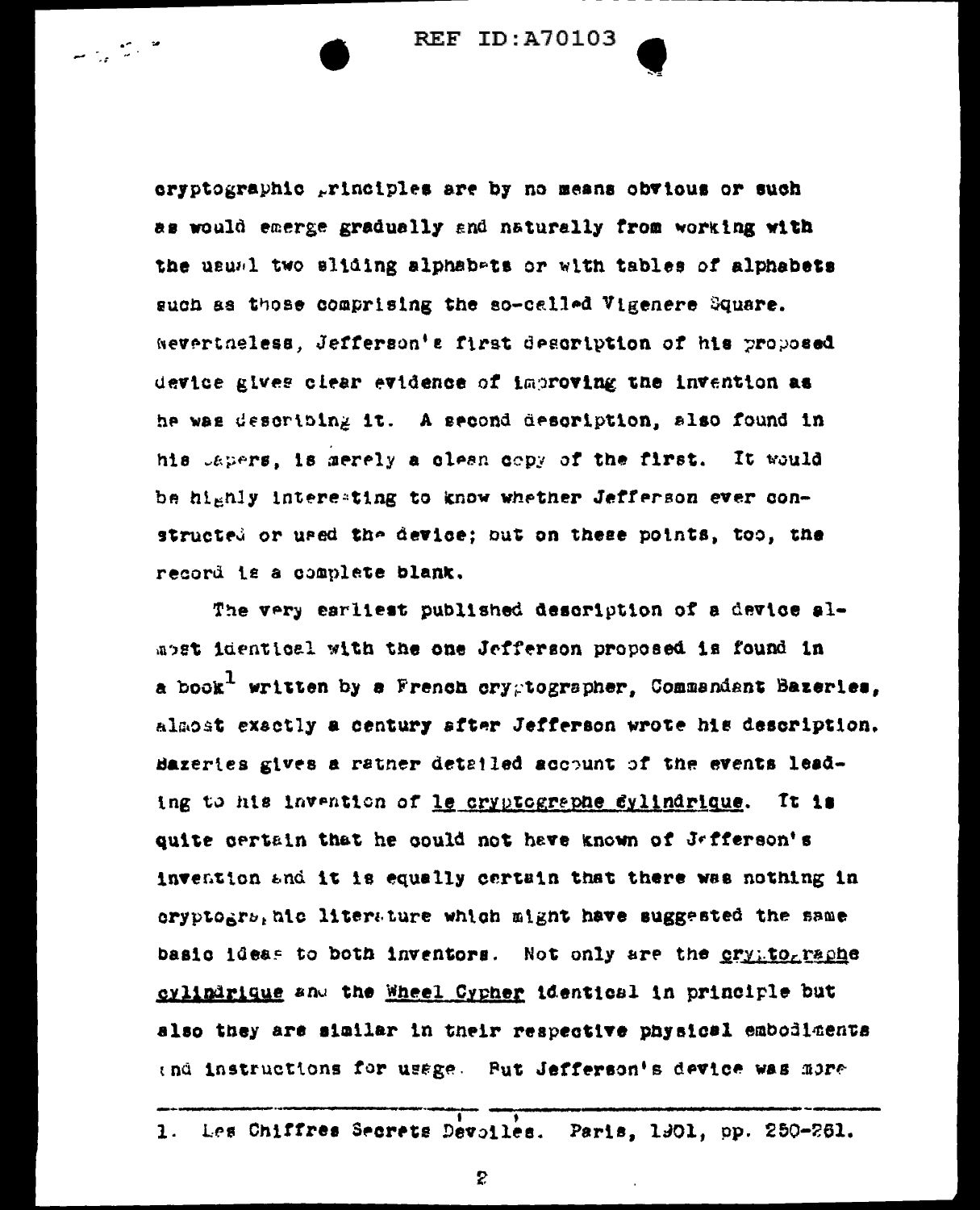secure because he proposed 36 "wheels." whereas Bazeries' device had but 20.

 $\mathbf{u} \in \mathbb{R}^{n \times n}$ 

It is of interest to note that Baseries' esrnest endeavors to have his device adopted by the French Army were fruitless. It is equally interesting to note that in 1921 the U. S Army commenced using a device identical in principle and construction with the one invented by Bazartes, but the U. S. Army device hat its crigin in neither Bazeries' nor Jefferson's descrittions -- the same lavention was conceived independently a third and, possibly, a fourth time, by two officers of the U. S. Army. By 1930, the Army device was being used by the other services of the U. S.

Jefferson's Wheel Cypher was an eminently uractical device and to him belongs the credit not only for the first American invention in the cry tographic field but also for an invention which was so far in advance of the state of the art that it could be successfully employed over a century later by the magn forces of his country, not for a year or two, but for 20 years. It is safe to say that had O. S. communications employed his principle soon after he conceived it, they would have been far more secure against unauthorized reading than they were for at least a bundred years thereafter.

The eminent position Jeffergon's invention occupies in the reals of cryptographic devices and in the history of